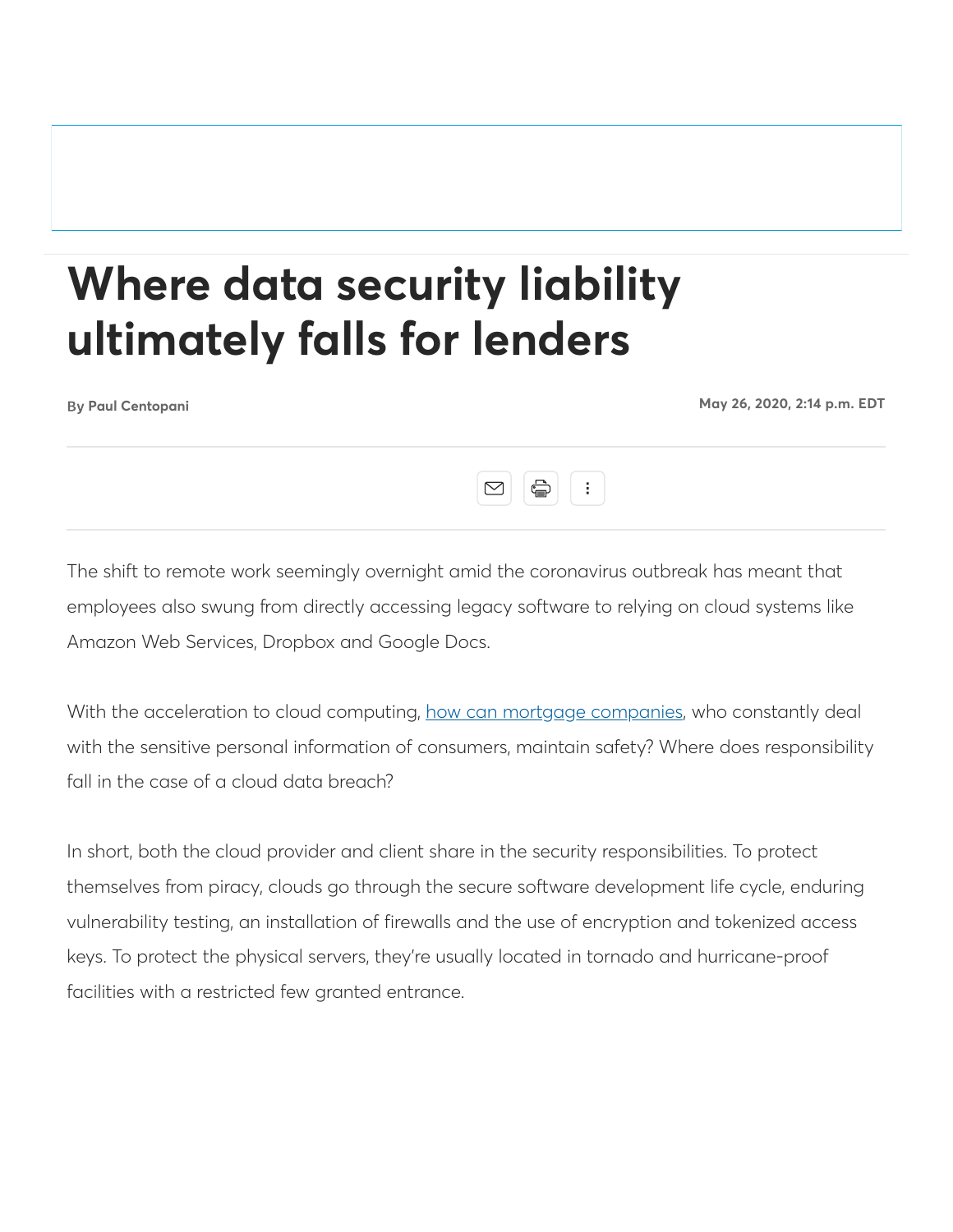## Data breach causes



A lenders' responsibility to protect data overlaps with cloud software provider's duties in three areas: patch management — code changes to update the software; configuration management — maintaining performance consistency; and training employees.

**Article Mortgage brokers and credit unions support their communities during global pandemic**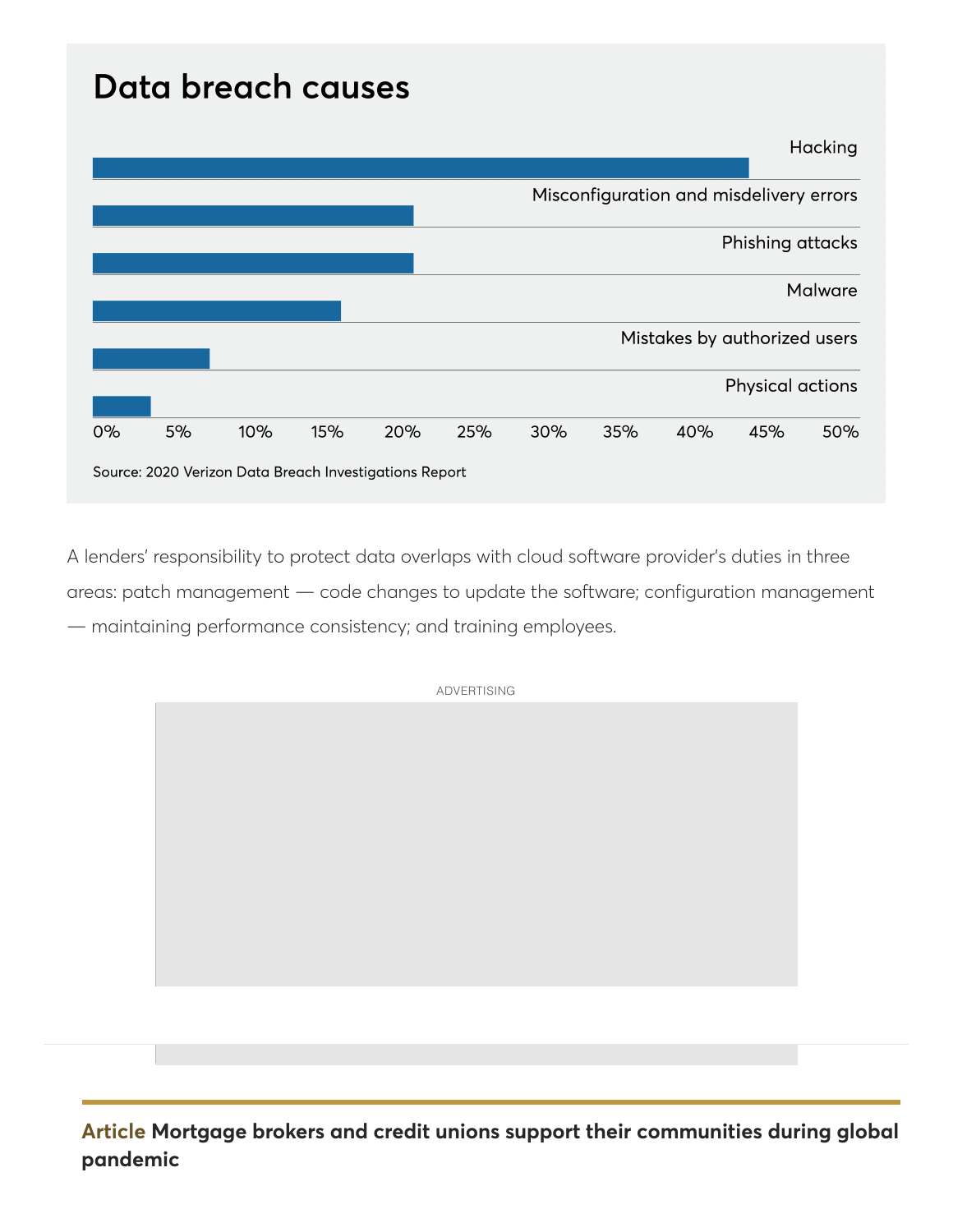QLMS partners across the country react to challenging times by supporting their neighbors.

**PARTNER INSIGHTS S P O N S O R C O N T E N T F R O M**Mortgage Services

Typically, the service provider works with the customer to ensure that the guidance and the client's awareness of it are aligned. But no process is infallible. Cyber criminals can penetrate anything connected to the internet and cloud use can create a false sense of security, according to Daniel Eliot, National Cyber Security Alliance's director of education and strategic initiatives.

"We all made a mad dash to start teleworking and some organizations were caught unprepared. They need to make it easy for employees to protect sensitive information," Eliot said.

## **Culpability questions**

With the wide margin of human error, the data owner is often at fault if it's lost or infiltrated, not the data holder. Where liability falls depends on the situation.

Recently both Capital One and Wells Fargo went through widely covered data breaches.

Personal information from 106 million of Capital One's credit card customers and applicants was hacked by a former employee of Amazon Web Services in 2019. She found an entry point through a misconfigured firewall, likely caused by human error. In 2017, Wells Fargo accidentally leaked sensitive data of at least 50,000 of its clients, in what it chalked up <u>as a third-party mistake.</u>

Legal experts say anything within the infrastructure of the virtual machine is the responsibility of the software provider. Operations, verifications and maintaining the software stack by keeping it updated is the responsibility of the customer — the lender in this case. The customer also must do its due diligence on the encryption compatibility of the product and customization of software.

"If the encryption solution the customer deploys to protect the databases is incorrectly configured or they deployed the wrong solution, then they're responsible," said Selim Aissi, senior vice president and chief security officer at Ellie Mae. "If the customer leverages a key management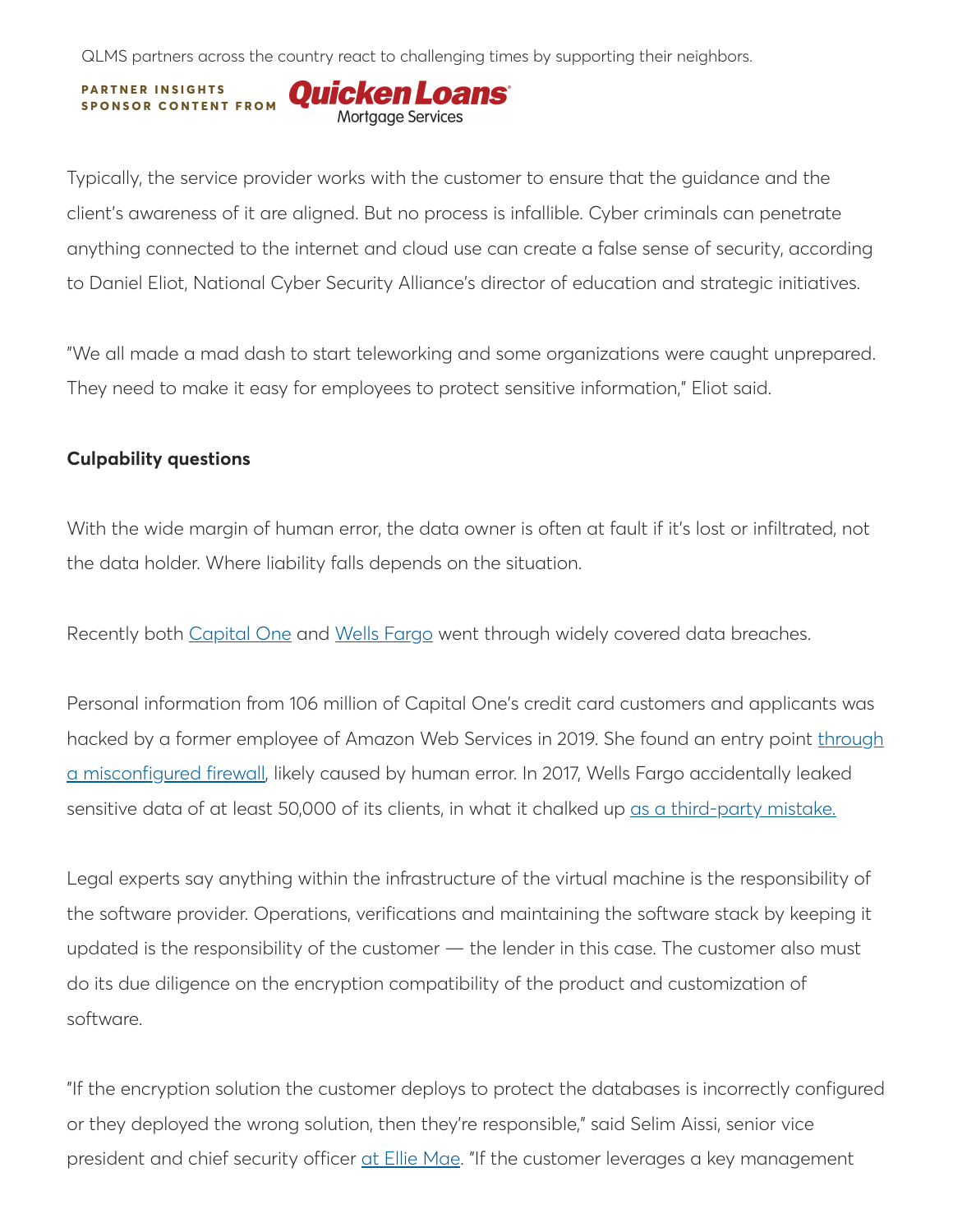service or microservice from the cloud provider that's broken and that's the one that gets exploited or has an unpatched vulnerability, then it's the provider's responsibility."

Understanding what caused any breach boils down to the same principles of any other security device. It's a locksmith's job to build and install an adequate lock, but the homeowner needs to make sure it works on their door and turn the key.

Businesses providing cloud services monitor cloud activity, enforce their policies and have the technology and tools to fix any possible weak spots. Hyland Cloud deploys its own compliance group to ensure all the disciplines within the cloud network adhere to its policies. External audits also routinely check that the company meets risk assessment standards.

"When you look at lenders and mortgage servicers, they're dealing with very sensitive information that's not only being handled but also passed to and from a variety of systems," said Bryan Boynar, Hyland's global solution marketing manager. "We apply a defense in depth, which includes numerous penetration testings and multiple firewalls."

But lenders shouldn't be passive about security. They should not store sensitive information in public or free platforms. Systems with multilevel encryption — both for files at rest and in transit — are critical, as is enabling two-factor authentication. If a client notices any suspicious behavior or potential vulnerabilities, it should be flagged to the provider.

"Security is important at all levels, beginning with how the end-user is accessing and traversing the internet," said Marc Cianciolo, global director of cloud sales and operations at Hyland Cloud.

The cloud should only be accessed using a secure wifi network, which is protected by strong passwords or phrases and unique security questions. Hackers and cyber criminals can easily guess at weak passwords and a quick internet search or a scroll through Facebook will reveal your mother's maiden name.

According to Verizon's 2020 Data Breach Investigations Report, hacking was the biggest cause of security violations, covering 45%. The report contains 32,002 incidents and 3,950 confirmed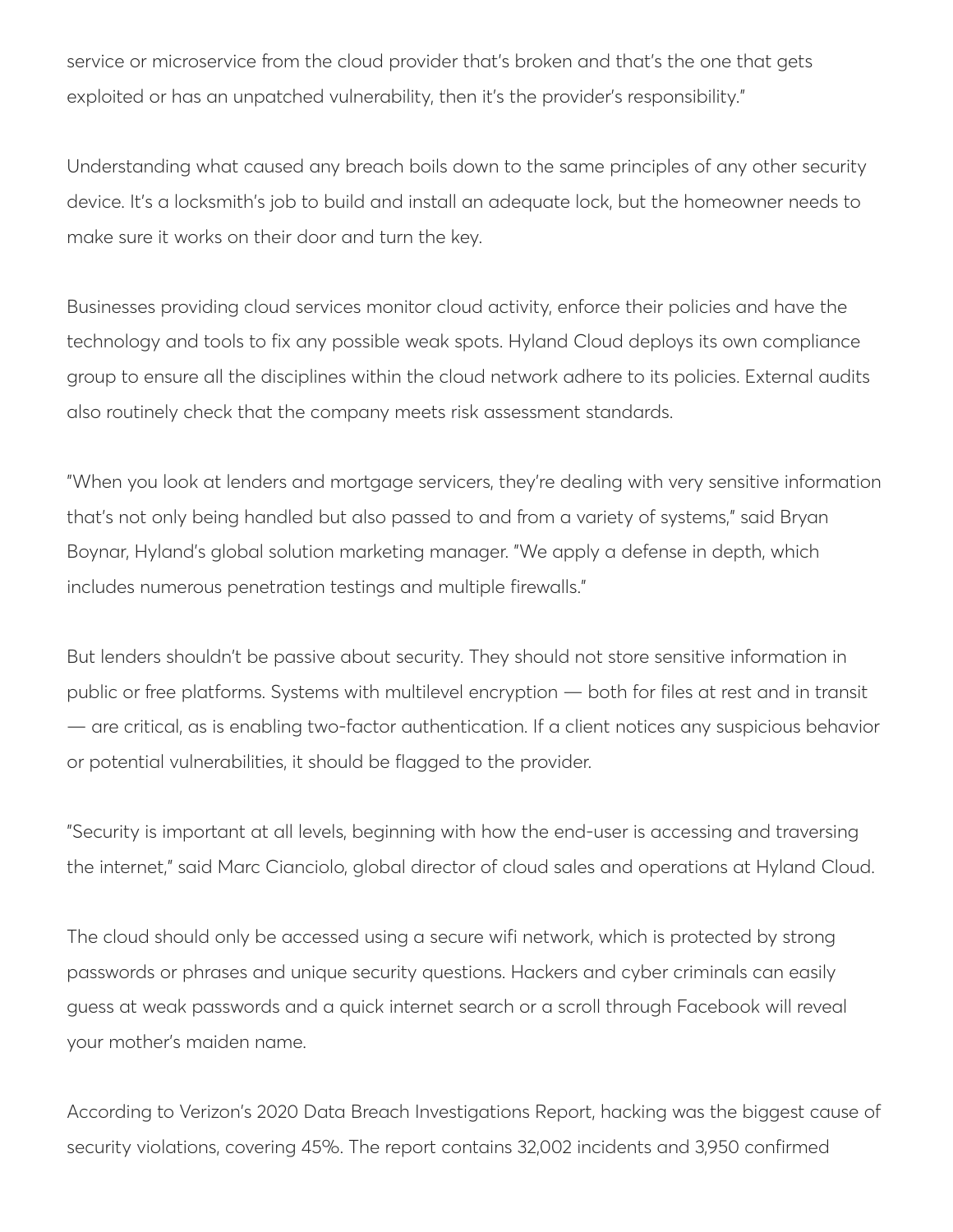breaches from Nov. 1, 2018 to Oct. 31, 2019. Phishing attacks and errors — publishing private documents, leaving data storage unwittingly unsecured, or unintentional deletion — followed, each making up 22% of breaches, respectively.

The vast majority of breaches start small, in the form of official-looking emails. They'll contain links asking for credentials or directions to download a file with hidden spyware. In the wake of coronavirus-related layoffs and job losses, cybercriminals have even stooped as low as to start sending phishing text messages posed as links to off-boarding documentation.

## **Selecting secure software**

To find the most secure cloud vendor, lenders and servicers need to weigh multiple factors.

Compatibility of technologies and scalability of the provider's key management need to be considered first. If the cloud cannot scale to the size of the client, it can cause production issues. Misconfigured devices very easily lead to misconfigured services, according to Aissi. Next should come looking at the depth of security control automation and any additional services offered.

Mortgage companies then need to evaluate ease of configuration and monitoring. The customer's ability to use the cloud itself and identify problems before they happen is paramount. After sign up, reconfiguration, operation and maintenance are the customer's job and can become taxing if not initially addressed.

Finally, lenders must gauge a host's disaster support with its recovery time objective — the earmarked time period for restoring business processes following any disruption in order to curtail unacceptable consequences — and recovery point objective — the backlog of files that must be pulled from storage to resume normal operations.

In the case of a breach, there's a thin line between a stroke of misfortune and full-on disaster. Being able to move quickly and compartmentalize damage control can make all the difference.